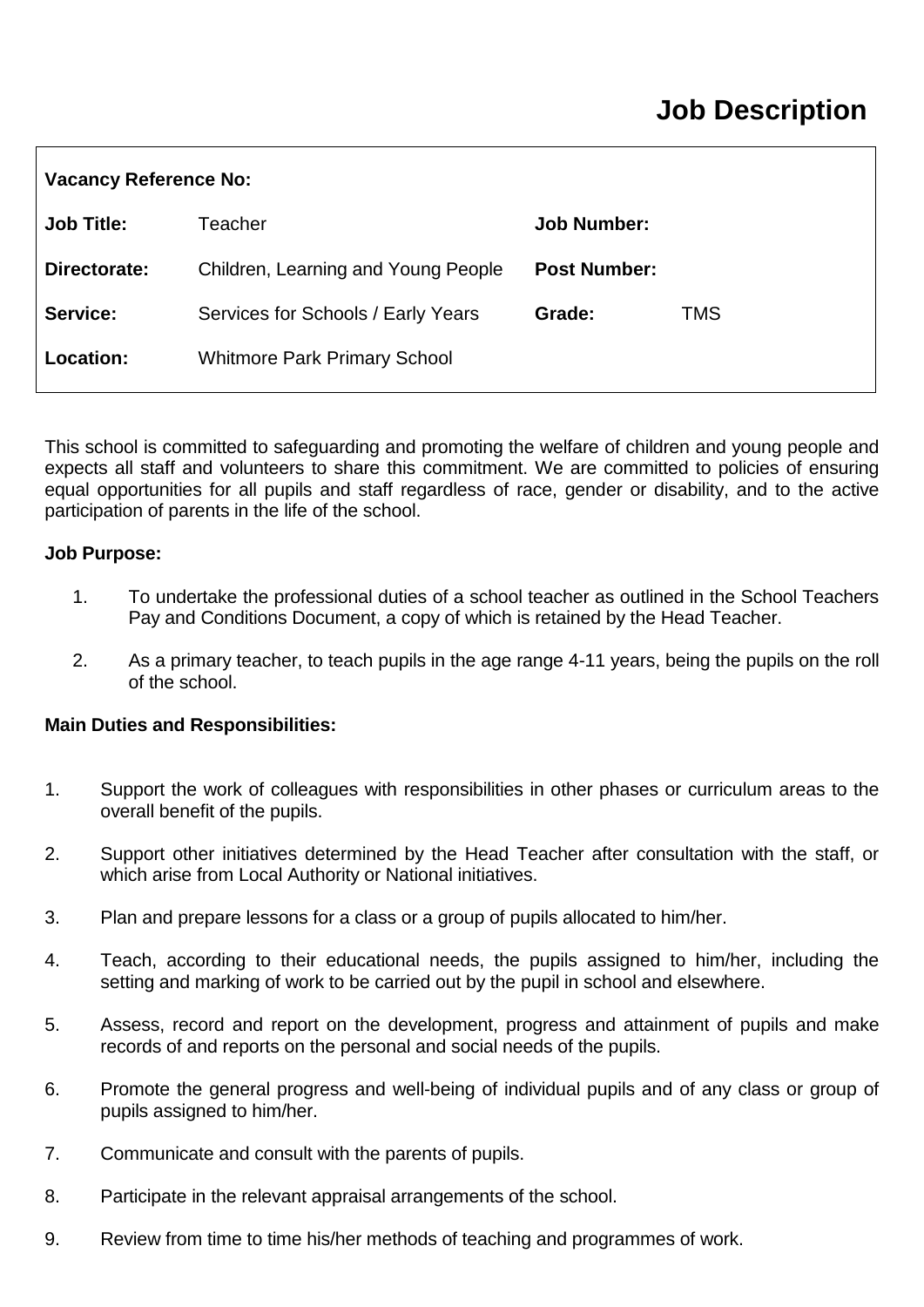- 10. Attend and fully participate in weekly staff, planning and phase meetings.
- 11. Participate in arrangements for his/her further training and professional development as a teacher.
- 12. Advise and co-operate with the Head Teacher and other teachers on the preparation and development of courses of study, teaching programmes, methods of teaching and assessment and pastoral arrangements.
- 13. Maintain good order and discipline among pupils and safeguard their health and safety when they are authorised to be on the premises and when they are engaged in authorised school activities elsewhere.
- 14. Carry out time limited key tasks as agreed in the annual Performance Management cycle.
- 15. Any other duties and responsibilities within the range of the salary grade.

All duties and responsibilities must be carried out with due regard to the City Council's Health and Safety Policy.

Post holders will be accountable for carrying out all duties and responsibilities with due regard to the City Council's Equal Opportunities Policy.

Duties which include processing of any personal data must be undertaken within the corporate data protection guidelines.

### **Responsible for:**

**Responsible to:** Head Teacher

#### **Date Reviewed:** February 2018

This job description will be reviewed at the end of the year in accordance with the needs of the school and its pupils. In addition, it may be reviewed at any time after consultation with you.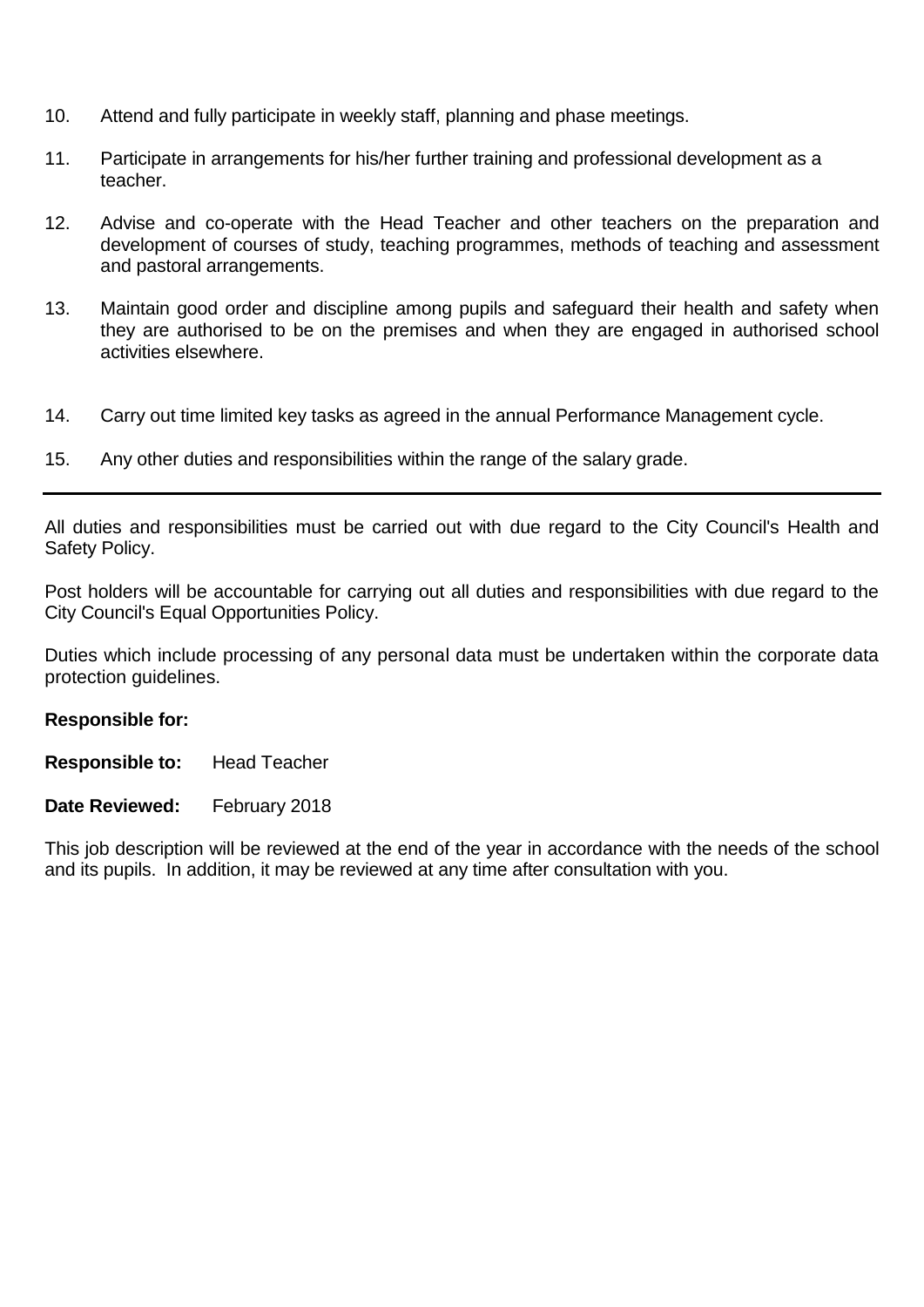# **Person Specification**

| <b>Job Title:</b> | Teacher                             | <b>Job Number:</b>  |            |
|-------------------|-------------------------------------|---------------------|------------|
| Directorate:      | Children, Learning and Young People | <b>Post Number:</b> |            |
| Service:          | Services for Schools / Early Years  | Grade:              | <b>TMS</b> |
| Location:         | <b>Whitmore Park Primary School</b> |                     |            |

|            | <b>Job Requirements</b>                                                                                                                                                                                                                                                                                                                                                                                                                                                                                                                                                                                                                                                                            |
|------------|----------------------------------------------------------------------------------------------------------------------------------------------------------------------------------------------------------------------------------------------------------------------------------------------------------------------------------------------------------------------------------------------------------------------------------------------------------------------------------------------------------------------------------------------------------------------------------------------------------------------------------------------------------------------------------------------------|
| Knowledge: | Knowledge and understanding of the new National Curriculum<br>٠<br>Understanding of child development and personal and social education and its<br>$\bullet$<br>relevance to the learning process.<br>Understanding of how classroom resources may be organised appropriately.<br>٠<br>Understanding of the need for good home/school relationships and of our<br>$\bullet$<br>responsibility to parents.<br>Understanding of the school's role in the wider community.<br>$\bullet$<br>Understanding of, and commitment, to equal opportunities and the protection of<br>$\bullet$<br>children.<br>Understanding of the processes and procedures associated with the Code of Practice<br>for SEN. |

| <b>Skills and</b><br><b>Abilities:</b> | Confident in the use of ICT to support learning.<br>Skilled in a range of behaviour management strategies.<br>Ability to place pupils at the centre of the learning process.<br>Ability to work as part of a team.<br>Willingness to engage in professional development.<br>Ability to inspire and lead others |
|----------------------------------------|----------------------------------------------------------------------------------------------------------------------------------------------------------------------------------------------------------------------------------------------------------------------------------------------------------------|
|----------------------------------------|----------------------------------------------------------------------------------------------------------------------------------------------------------------------------------------------------------------------------------------------------------------------------------------------------------------|

| <b>Experience:</b> | Evidence of ability to teach in KS1 & KS2<br>Demonstrate clear evidence of good classroom practice and organisation, including<br>record keeping and assessment.<br>Experience of leading a subject desirable. |
|--------------------|----------------------------------------------------------------------------------------------------------------------------------------------------------------------------------------------------------------|
|                    |                                                                                                                                                                                                                |

| Appropriate teaching qualifications.<br>Willingness to be involved in professional development and to attend suitable courses.<br><b>Educational:</b> |  |
|-------------------------------------------------------------------------------------------------------------------------------------------------------|--|
|-------------------------------------------------------------------------------------------------------------------------------------------------------|--|